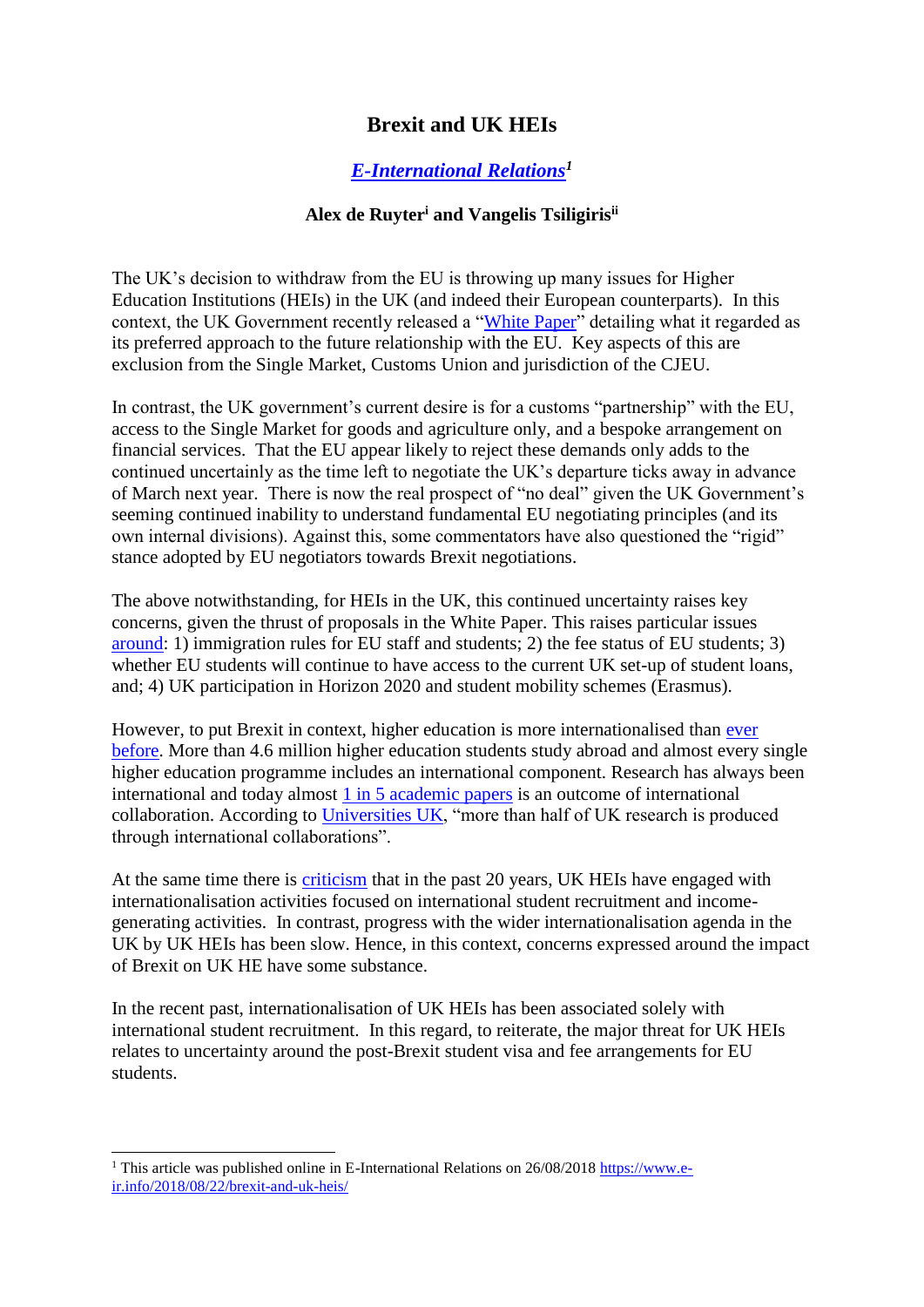Even so, when it comes to international student mobility there are other major developments already affecting UK HEIs. For example, major supply-side developments in key sending countries of international students like China and India, alter mobility dynamics and make it more difficult for UK HEIs to attract international students. As such, Brexit is likely to affect international student mobility, not as standalone factor, but as part of structural developments at the international level.

At the same time, another factor that requires consideration is the significant developments that have occurred at the European level; notably the emergence of Europe-wide organisations representing different aspects of the higher education sector. For example, the European Higher Education Area (EHEA) represents a group of 47 countries (which extend beyond EU countries) implementing common policy objectives, primarily under the Bologna Process.

Another example is the European Universities Association (EUA), which has grown to become a significant organisation at the global level, able to pursue its own policy agenda. The EUA has been very active in the pre-Brexit period making specific policy [recommendations.](http://www.eua.be/Libraries/publications-homepage-list/eua-calls-for-comprehensive-view-on-academic-cooperation-in-brexit-negotiations?utm_source=webpage&utm_medium=News&utm_name=News-webpage-08-03-2018) These developments represent an irreversible internationalisation, or pan-Europeanisation of HEIs – which will continue to include UK HEIs. These developments could be crucial in shaping a bespoke post-Brexit framework for higher education.

Finally, we believe that, despite the obvious and well-discussed problems, Brexit could create opportunities for UK HEIs. Whatever the motive behind the drive to internationalise, universities have internationalisation hardcoded in their organisational DNA. There has been [debate](http://www.universityworldnews.com/article.php?story=20180320105610716) recently as to whether internationalisation of higher education will be affected by political developments like Brexit in the UK. At the heart of internationalisation is that it "... recognises and honours the importance of local context – the nation". It is the celebration of national characteristics and cultural values that acts as the driving force behind internationalisation of HEIs. As such, it is highly unlikely that an event like Brexit will affect the drive of UK HEIs to internationalise. One could even argue that Brexit might even increase UK HEIs' focus on internationalisation. This is because in the post-Brexit era, UK HEIs realise that they would need to try harder to maintain their international presence.

To elaborate then; first, UK HEIs have focused their strategic initiatives in fast-growing offshore markets, primarily South East Asia. With Brexit, there are concerns around EU student mobility, access to research income and availability of EU staff, which have shifted strategic discussions back to a more balanced state where the EU is again an area of attention. Now UK HEIs are trying harder to engage with their EU peers and seek innovative ways to maintain membership of the wider EU higher education community. For example, several UK HEIs have announced plans to set up EU bases, either alone (i.e. Coventry [University campus in Poland\)](https://www.coventry.ac.uk/primary-news/coventry-university-to-open-first-british-campus-in-poland/), or as a joint venture with an EU HEI (i.e. [Oxford University](https://www.timeshighereducation.com/news/uk-universities-plan-german-links-weather-brexit-storm)  [partnership with four German Universities\)](https://www.timeshighereducation.com/news/uk-universities-plan-german-links-weather-brexit-storm).

Second, [UK HEIs have been less strategic](https://www.sciencedirect.com/science/article/abs/pii/S147281171400007X) in their efforts to internationalise. Instead, several UK HEIs engaged in international projects without careful consideration of the resource implications and the projected benefits. With Brexit approaching, UK HEIs are becoming more strategic and seek to gather evidence that will aid the development of a post-Brexit internationalisation strategy. By actually using an evidence-based approach to craft their internationalisation strategy, UK HEIs can achieve better utilisation of their resources and